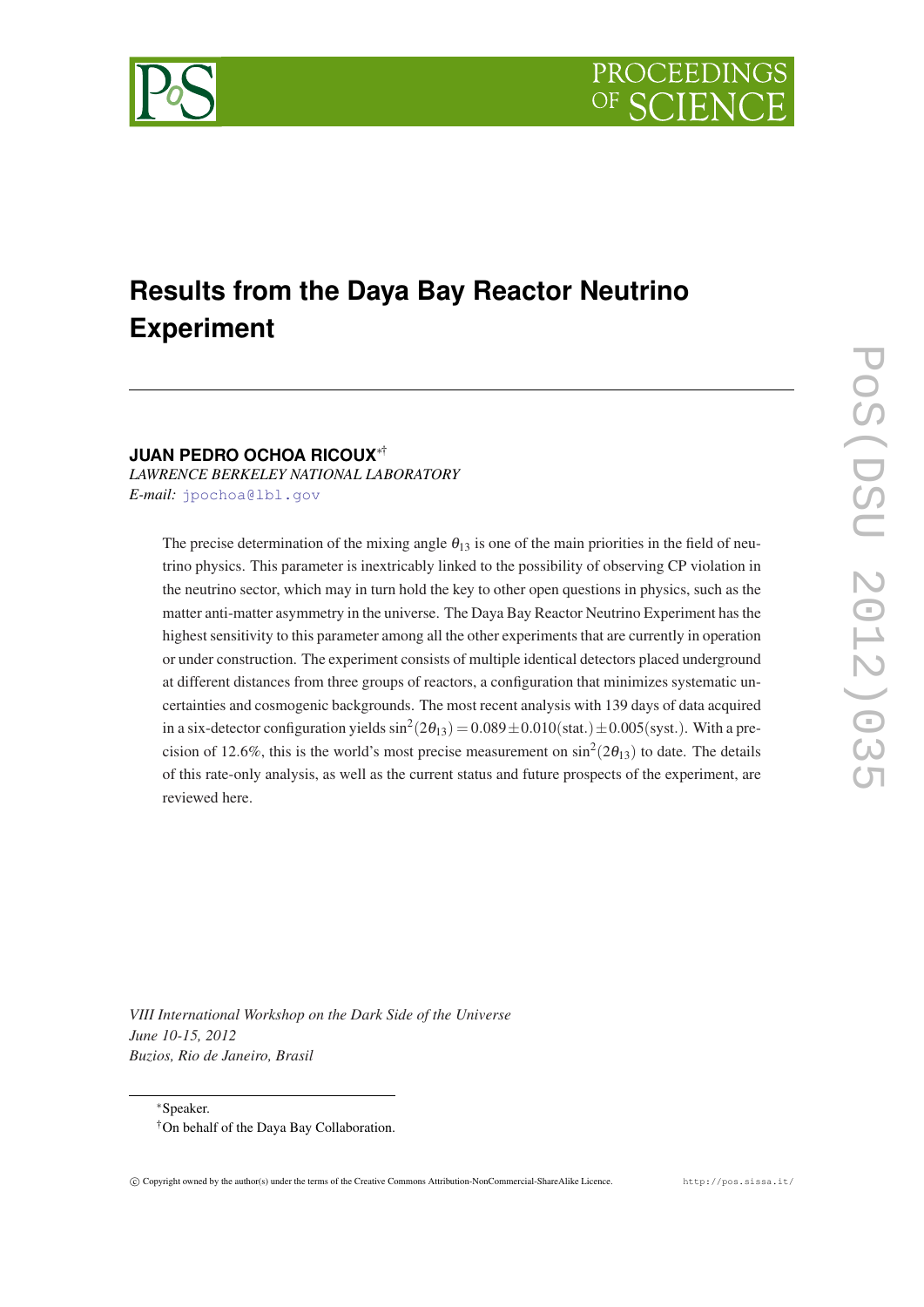# 1. Physics Motivation

Neutrino physics is a field that has seen an explosion of activity in the last two decades due to its potential for uncovering many of nature's secrets. Not only are neutrinos a unique kind of elementary particle due to their exotic properties, but they also provide us with the first glimpse of physics beyond the Standard Model. Likewise, they play an important role in many cosmological processes. In fact, it might even be the case that the predominance of matter in our present universe is a consequence of CP violation in the neutrino sector.

One of the best handles for understanding these exotic particles is through the phenomenon of neutrino oscillation, whereby neutrinos change flavor as they travel. This phenomenon is a direct consequence of the fact that the neutrino weak eigenstates ( $v_e, v_u, v_\tau$ ) are mixtures of the mass eigenstates  $(v_1, v_2, v_3)$ . This mixing is parameterized using the Pontecorvo-Maki-Nakagawa-Sakata (PMNS) matrix [[1,](#page-7-0) [2](#page-7-0), [3](#page-7-0)], which is typically parameterized in term of three mixing angles  $(\theta_{12}, \theta_{13}, \theta_{23})$  and a CP-violating phase  $\delta$ . Due to their quantum-mechanical nature, the probability of neutrinos oscillating at a given energy and baseline are not only functions of these four parameters, but also of the neutrino mass-squared differences  $\Delta m_{32}^2 \equiv m_3^2 - m_2^2$  and  $\Delta m_{21}^2 \equiv m_2^2 - m_1^2$ .

The study of neutrino oscillations has recently made great strides and has entered an era of precision. For instance,  $\Delta m_{32}^2$  and  $\Delta m_{21}^2$  are now known to better than a few percent [[4](#page-7-0)]. Moreover, this year has seen a quantum leap forward in our determination of the mixing angle  $\theta_{13}$ , for which only an upper limit [[5](#page-7-0)] was known until just recently. The first indication of a non-zero value of  $\theta_{13}$ was seen in the tension between the solar and long baseline reactor oscillation data [[6\]](#page-7-0). Subsequent direct hints then arose from the long-baseline experiments T2K [[7\]](#page-7-0) and MINOS [[8](#page-7-0)], and were followed by the results released by the Double-CHOOZ reactor experiment [[9](#page-7-0)]. Shortly after, the Daya Bay Reactor Neutrino Experiment made an unambiguous measurement of a non-zero  $\theta_{13}$ with a significance of more than five standard deviations [\[10](#page-7-0)]. These results were subsequently confirmed by the RENO Collaboration [[11\]](#page-7-0).

The precise determination of the  $\theta_{13}$  mixing angle remains as one of the highest priorities in the field of neutrino physics. This angle is inextricably linked to the possibility of observing CPviolation in the leptonic sector, something that is of extreme interest in the community due to the above mentioned cosmological implications. Not only does a non-zero  $\theta_{13}$  allow for the possibility of next generation oscillation experiments probing leptonic CP-violation experimentally, but also of determining the neutrino mass hierarchy. A comparison between accelerator-based results and reactor-based results may in fact be useful in addressing some of these questions. Finally, this angle constitutes a key parameter of the Standard Model and is thus an important input to future extensions of it.

The most recent measurement of  $\theta_{13}$  done by the Daya Bay collaboration, now published in [[12\]](#page-7-0), is presented here. A short review of the experiment is given first, followed by a presentation of the anti-neutrino selection employed and the oscillation analysis results. The current status and prospects of the experiment are then briefly addressed.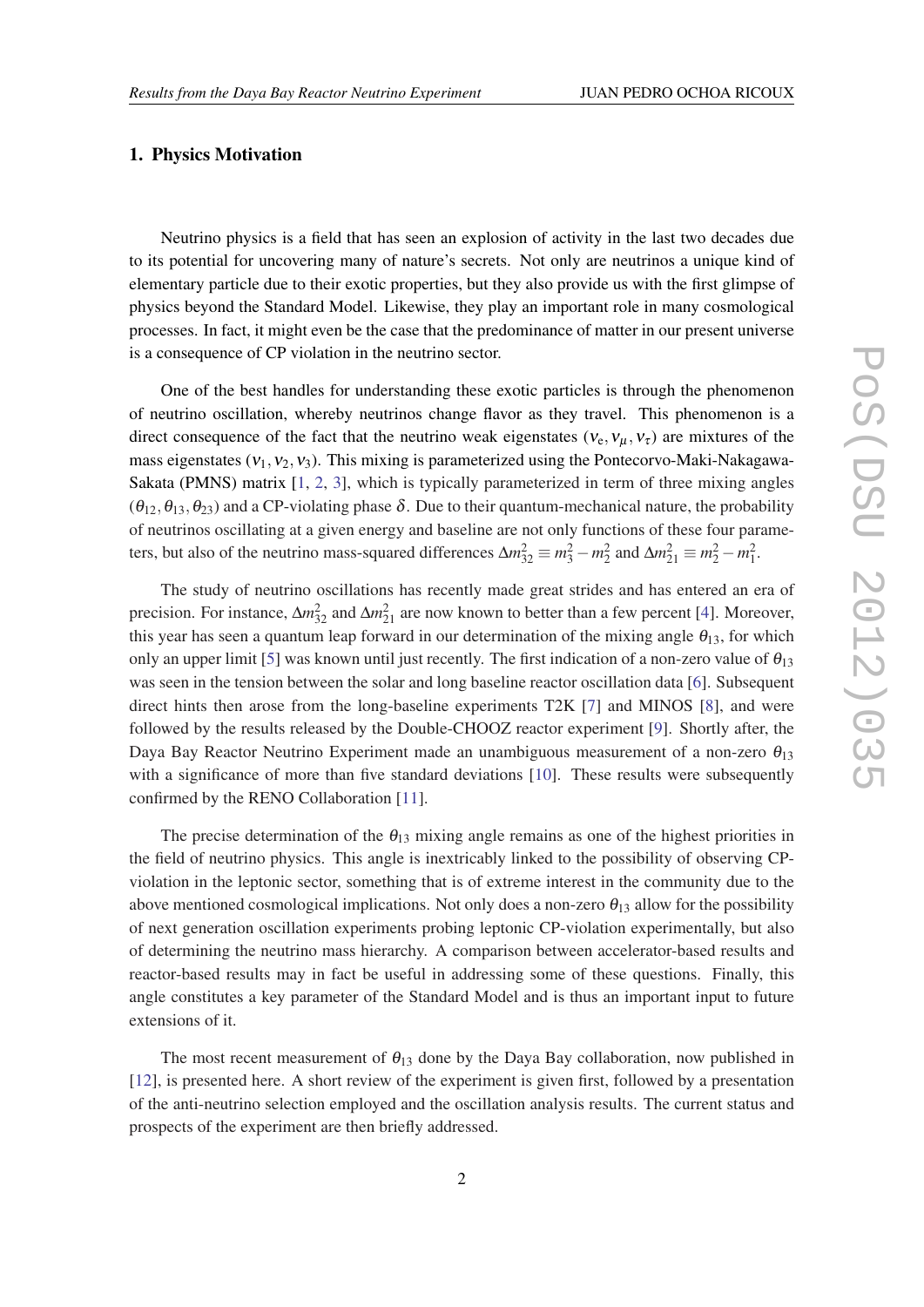

Figure 1: Schematic representing the layout of the Daya Bay Experiment at the time of the period considered for this analysis, where a total of six anti-neutrino detectors (represented as cylinders) had been deployed in the three experimental halls (EHs). The dots represent reactor cores, with D1-2 being the Daya Bay cores and L1-4 being the LingAo cores.

# 2. The Daya Bay Experiment

# 2.1 Experimental Layout

The Daya Bay nuclear power complex is located in the outskirts of the city of Shenzhen, China, approximately 55 km northeast of Hong Kong. It currently comprises a total of six nuclear reactors that make it one of the most powerful nuclear power plants in the world, with a total power output of 17.4 GW<sub>th</sub>. The importance of this fact should not be underestimated as the sensitivity to  $\theta_{13}$  depends directly on the magnitude of the neutrino flux that is sampled. Moreover, the Daya Bay complex is surrounded by mountains. This makes it easier to construct tunnels to reach underground laboratories with sufficient overburden to suppress backgrounds from cosmic rays.

The goal of the experiment is to accurately sample the electron anti-neutrino  $(\bar{v}_e)$  flux produced by the nuclear reactors in two kinds of locations, one where the oscillation effects are very small (near), and another where the oscillation effects modulated by  $\sin^2(2\theta_{13})$  are maximal (far). The difference in measured flux between the two allows for the extraction of  $\theta_{13}$ . A schematic describing the layout of the experiment can be seen in Fig. 1. As seen there, the six reactors are spread out by more than one kilometer. Because of this, Daya Bay possesses the unique feature of having two near sites, allowing the experiment to obtain relative measurements of the contributions from the different cores and thus reduce the systematic uncertainties in the flux determination. The far site is located at a distance that is roughly equidistant from all the reactor cores and that maximizes the portion of the  $\bar{v}_e$  disappearance probability that depends on  $\sin^2(2\theta_{13})$ .

For the period corresponding to the analysis presented here only six detectors had been deployed, as illustrated in Fig. 1. This period elapsed from December 24th 2011 to May 11th 2012. As of October 19th 2012 however, a total of eight identical anti-neutrino detectors (ADs) have been acquiring data in the three experimental sites. Two detectors were deployed in each of the two near sites, while four were deployed in the far site.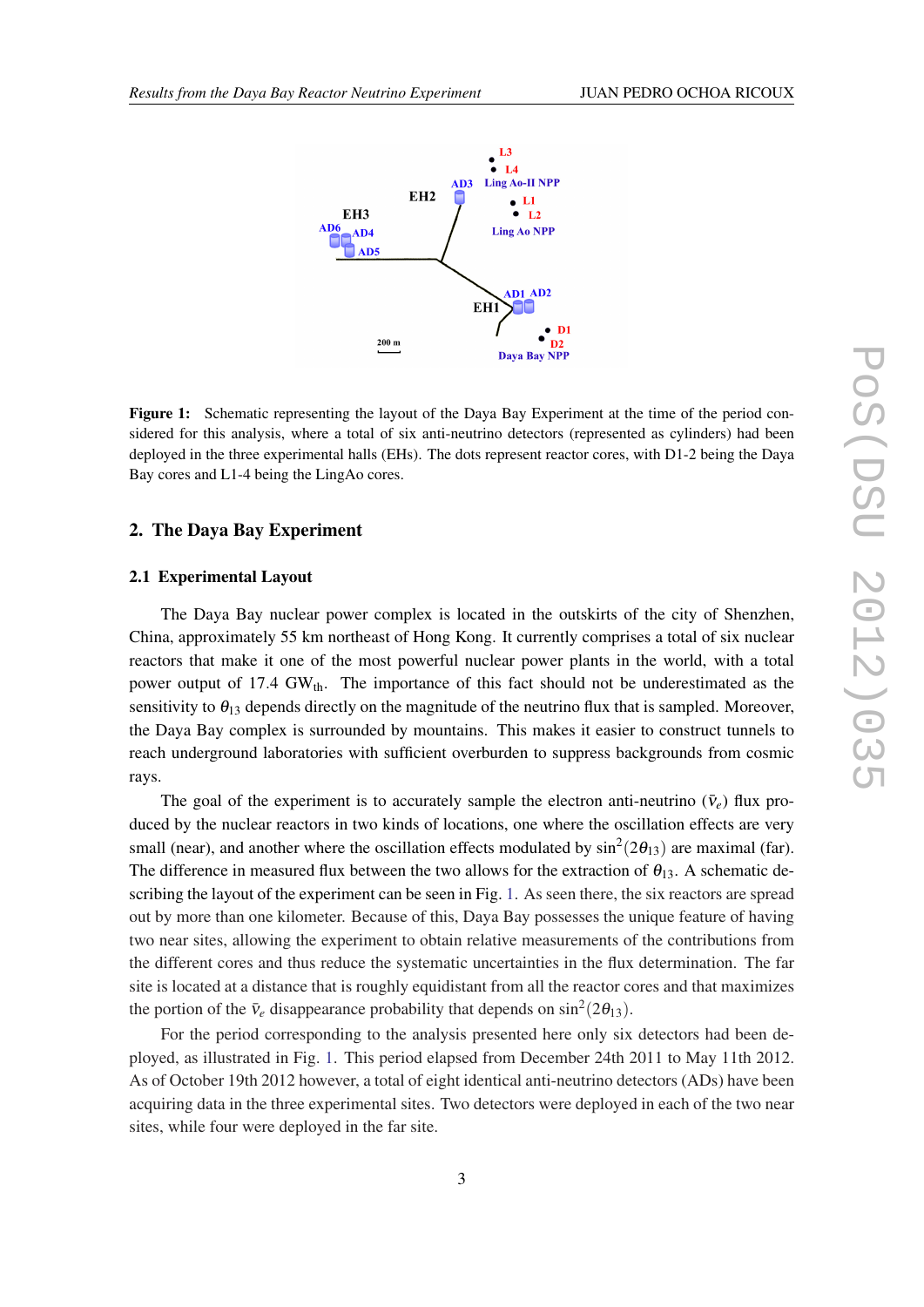<span id="page-3-0"></span>

Figure 2: Cross-section of the anti-neutrino detectors (left) and of all the detector systems in a near site (right).

# 2.2 Anti-neutrino detectors

Anti-neutrinos are detected via the inverse beta-decay (IBD) reaction, given by

$$
\bar{v}_e + \mathbf{p} \longrightarrow \mathbf{e}^+ + \mathbf{n}.\tag{2.1}
$$

As shown on the left side of Fig. 2, the detectors consist of three nested cylindrical volumes separated by concentric acrylic vessels, designed so that both of the products of this reaction are visible. The centermost zone, contained by the 3-m diameter acrylic vessel, holds 20 tons of gadoliniumloaded liquid-scintillator (Gd-LS) that serves as the target. There, most neutrons are captured in gadolinium nuclei roughly a fraction of a millisecond after the positron light is emitted:

$$
n+Gd \longrightarrow Gd^* \longrightarrow Gd + \gamma's \ (8 \ MeV).
$$

By requiring a coincidence of the positron light with the delayed neutron capture light, the backgrounds can thus be greatly reduced. Surrounding the target, in the 4-m acrylic vessel, are another 20 tons of liquid-scintillator (LS), whose function is to avoid losing the gamma-ray energy for events that occur near the physical boundary of the target. Finally, an additional 40 tons of mineral oil shield the other two zones against radiation, which originates mostly from the wall of the tank and the 192 photomultiplier tubes (PMTs). Bottom and top reflectors are placed inside the tank to enhance the light collection.

Three automated calibration units (ACUs) are placed on the top of each anti-neutrino detector. Each ACU is able to deploy a light-emitting diode (LED) and three radioactive sources (<sup>68</sup>Ge, <sup>60</sup>Co, <sup>241</sup>Am  $-$ <sup>13</sup> C) along the vertical axis of the detectors for calibration purposes. The detectors are assembled on the surface and filled underground. Their energy resolution is found to be  $(7.5/\sqrt{\rm E}+$ 0.9)%, where E is in MeV [[13\]](#page-7-0).

#### 2.3 The Muon Veto System

The most important sources of background at Daya Bay are of cosmic-ray origin. Because of this, the detectors are submerged in instrumented water pools that serve a double purpose. First,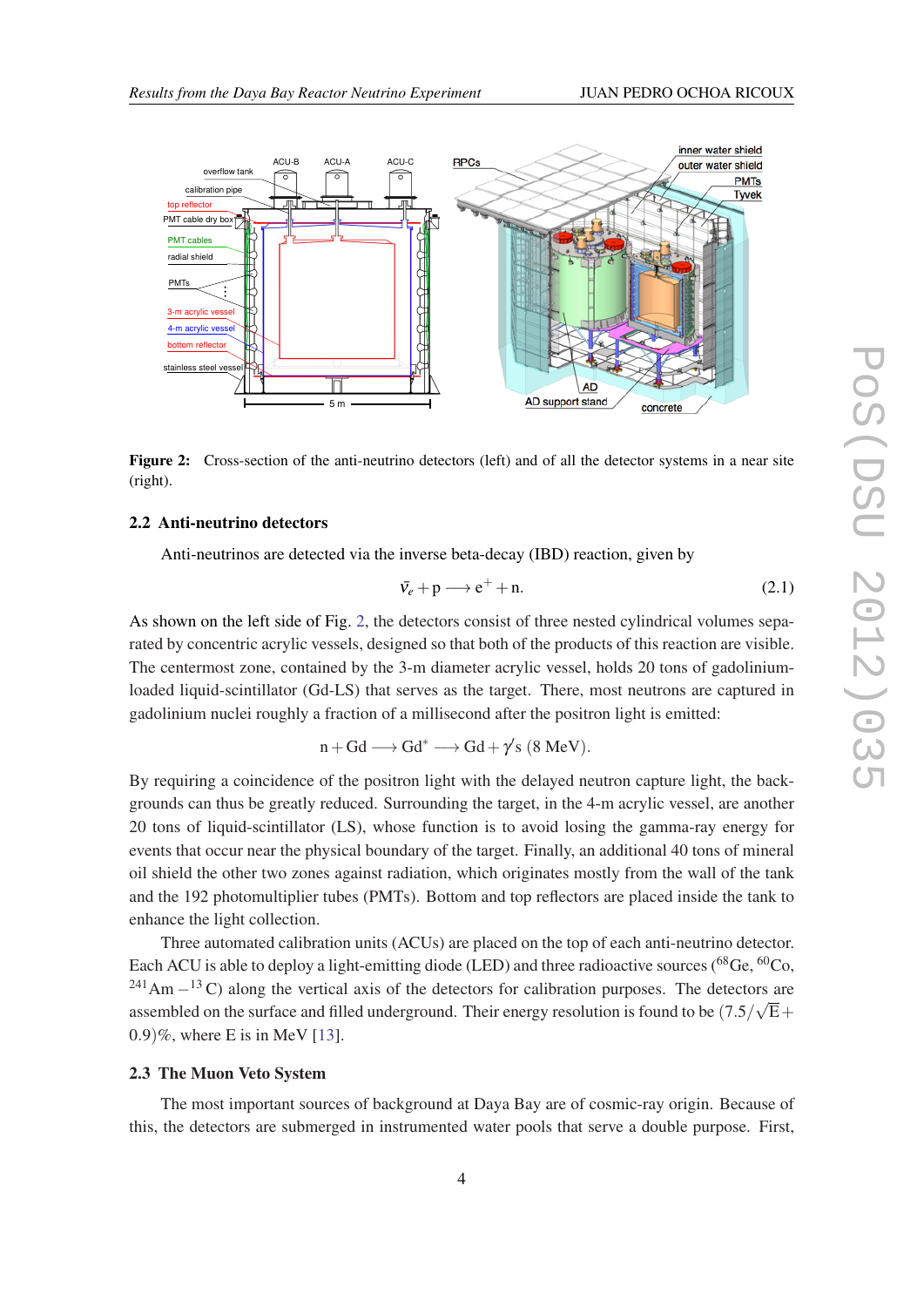the water is a good attenuator of gamma-rays from the ambient radioactivity as well as of neutrons produced by cosmic-rays. In fact, the pools are designed so that there are at least 2.5 m of water surrounding each AD in every direction. Second, the pools can function as Cerenkov detectors used for cosmic-ray muon tagging. As shown on the right of Fig. [2](#page-3-0), in order to further increase the tagging efficiency, the pools are subdivided into two optically separated regions, the inner (IWS) and outer (OWS) water shields. In addition, a retractable roof of resistive plate chamber (RPC) modules is placed on top of the pools for increased background rejection. The water veto system and the RPC roof are designed to achieve a very high muon veto efficiency, larger than  $(99.5 \pm 0.25)\%$ . The RPC system was not used for the analysis presented here however.

# 3. Anti-neutrino Event Sample

#### 3.1 IBD Event Selection

The dataset used in this analysis was acquired in a period spanning slightly less than six months, from December 24th 2011 to May 11th 2012. The IBD sample of events is obtained by searching for the coincidence of a positron-like event with a neutron-like event satisfying the following requirements: (i) the prompt-like event must have an energy between 0.7 and 12 MeV, (ii) the neutron-like event must have an energy between 6 and 12 MeV, and (iii) the time difference between these two must be between 1 and 200  $\mu$ s. It should be noted that the AD trigger has almost 100% efficiency at 0.7 MeV, which is roughly three standard deviations away from the positron IBD threshold [\[13](#page-7-0)].

In addition, a multiplicity cut is applied in order to remove any ambiguities in the pair selection. This cut requires that no signals with  $E > 0.7$  MeV occur 200  $\mu$ s before the positron-like signal,  $200 \mu s$  after the neutron-like signal, and between them. Finally, a flasher rejection cut is also applied to ensure no events in which a PMT spontaneously emits light due to a discharge in its base are selected. Approximately 5% of the PMTs exhibit this flashing behavior, where most of the light is typically concentrated around and directly in front of the flashing PMT. The details of this and all other cuts are in [\[12](#page-7-0)].

In order to suppress backgrounds associated with cosmic-rays, two types of muon veto cuts are also applied. First, neutron-like IBD candidates within a  $(-2 \mu s, 600 \mu s)$  window with respect to a water shield muon event are rejected. A water shield muon event is defined as any signal where the number of PMTs hit in either the OWS or the IWS is larger than twelve. The lowerend of the cut window  $(-2 \mu s)$  safely accounts for any temporal non-synchronization among the different detectors. This cut removes most neutrons produced outside the AD, some of which could penetrate its walls. Second, a larger veto window is used for muons passing through the AD. For muon-like events, defined as events depositing more than 20 MeV of energy in the AD, the veto window is extended to 1 ms. For showering muon-like events, defined as events depositing more than 2.5 GeV of energy in the AD, it is extended to 1 s. This second type of cut allows to greatly reduce most of the cosmogenic backgrounds produced by muons passing through the AD.

With these cuts, the overall detection efficiency of IBD events is approximately 80%, with the Gd-capture ratio (∼84%) and the 6 MeV energy cut for neutron-like events (∼91%) being the dominant components [\[12](#page-7-0)].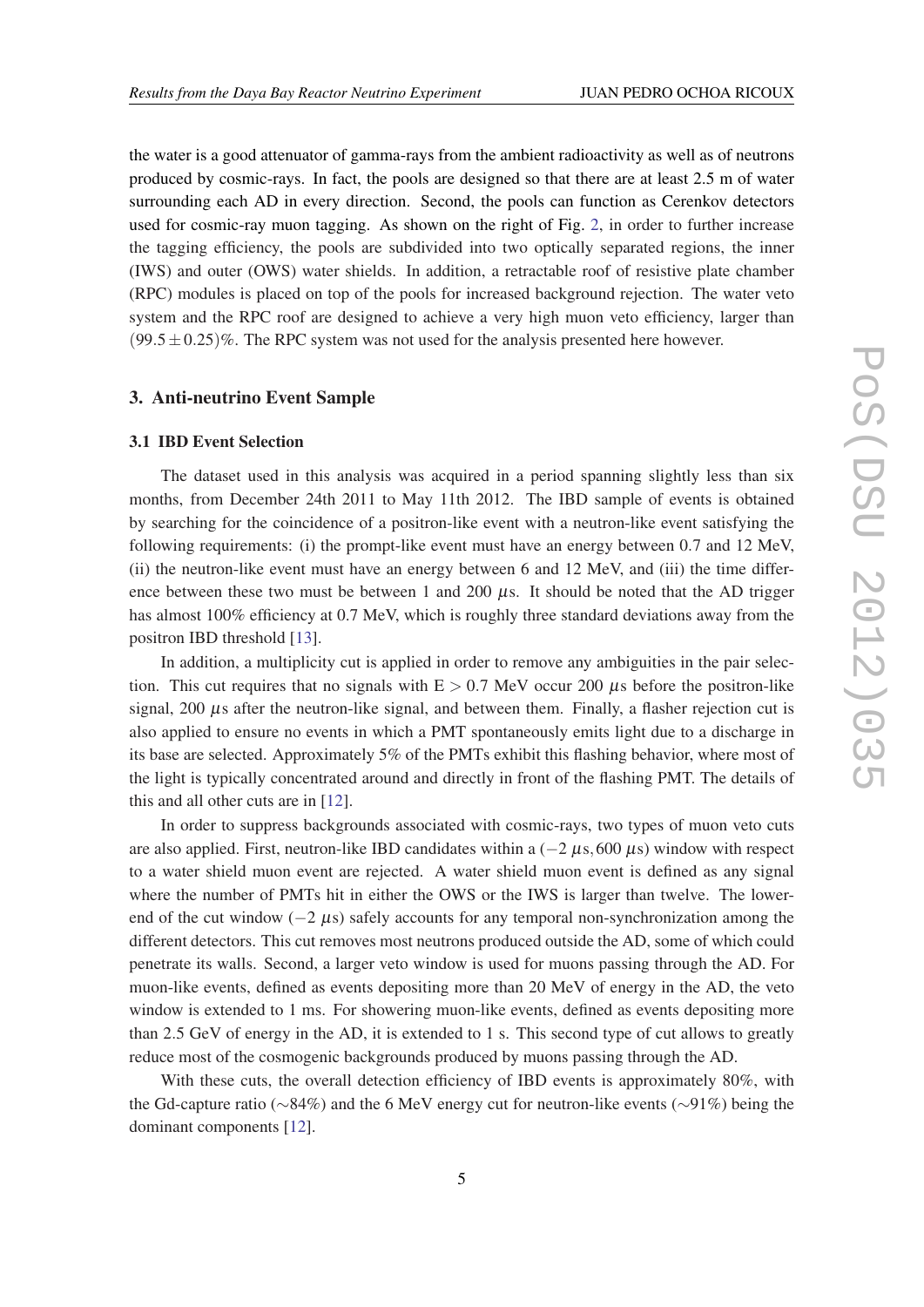#### 3.2 Backgrounds

The accidental background, defined as any pair of otherwise uncorrelated signals that happen to satisfy the IBD selection criteria, is by far the largest contamination in the Daya Bay IBD sample. Its rate however can be accurately calculated through Poisson statistics given the measured rates of single positron-like events and single neutron-like events. This calculation yields an accidental background that amounts to about 1.7% of the near site IBD samples and to 4.6% of the far site sample. The corresponding error on these estimations is roughly 0.02% and 0.06% respectively.

The correlated  $\beta$  –n decays from cosmogenic <sup>9</sup>Li/<sup>8</sup>He are the second largest contamination. Both of these elements, with respective lifetimes of 172 ms and 257 ms, are produced from carbon nuclei as energetic cosmic muons pass through the liquid scintillator. The rate of correlated background from this source can be directly estimated by fitting the distribution of the time elapsed since the last muon with the known decay lifetimes. Such a procedure puts this contamination at 0.35% and 0.2% in the near and far sites respectively. A 50% relative systematic uncertainty is conservatively assumed due to the fitting procedure.

Another source of contamination is the correlated background from the Am-C neutron calibration sources. During data-taking the sources rest inside the ACUs on top of each AD, but neutrons emitted from them occasionally mimic IBD events. This happens through inelastic scattering with nuclei in the shielding material and the subsequent capture on a metal nuclei (Fe, Cr, Mn or Ni). This background is estimated through a GEANT4-based Monte Carlo simulation using the observed rate of single backgrounds from the Am-C sources. The resulting contamination is 0.03% at the near sites and 0.3% at the far site. A relative systematic uncertainty of 100% is conservatively assigned.

There is also the background caused by fast neutrons produced either inside or outside the muon veto system. Through elastic scattering with protons and the subsequent thermalization and capture on gadolinium, these neutrons can mimic the positron-like and neutron-like signals of IBD interactions. The energy of the proton recoil signal ranges from sub MeV to tens of MeV, and it is thus possible to extrapolate the measured spectrum above 15 MeV to lower energies. This estimate is cross-checked by selecting those fast neutrons whose primary muon was actually seen in the water shield. The resulting estimate for this contamination is 0.12% and 0.07% in the near and far sites respectively, with a conservative relative systematic uncertainty of approximately 30%.

Finally, there is the background caused by the  ${}^{13}C(\alpha, n) {}^{16}O$  reaction brought about by natural radioactivity. With the aid of a Monte Carlo simulation, supplemented with the measured alphadecay rates from  $^{210}P_0$ ,  $^{238}U$ ,  $^{232}Th$  and  $^{227}Ac$ , it is possible to estimate this background. The resulting contamination estimates are 0.01% and 0.05% in the near and far sites respectively, with a 50% relative systematic uncertainty.

# 4. Oscillation Analysis

For the oscillation analysis the prediction of the expected signal at the far site is made using the information from the two near hall measurements. Because of this, any correlated detector and/or reactor uncertainties have a negligible impact on the result.

The largest uncorrelated detector-related uncertainty is associated with the 6 MeV cut for neutron-like events, and amounts to 0.12%. The next largest uncertainty originates from the relative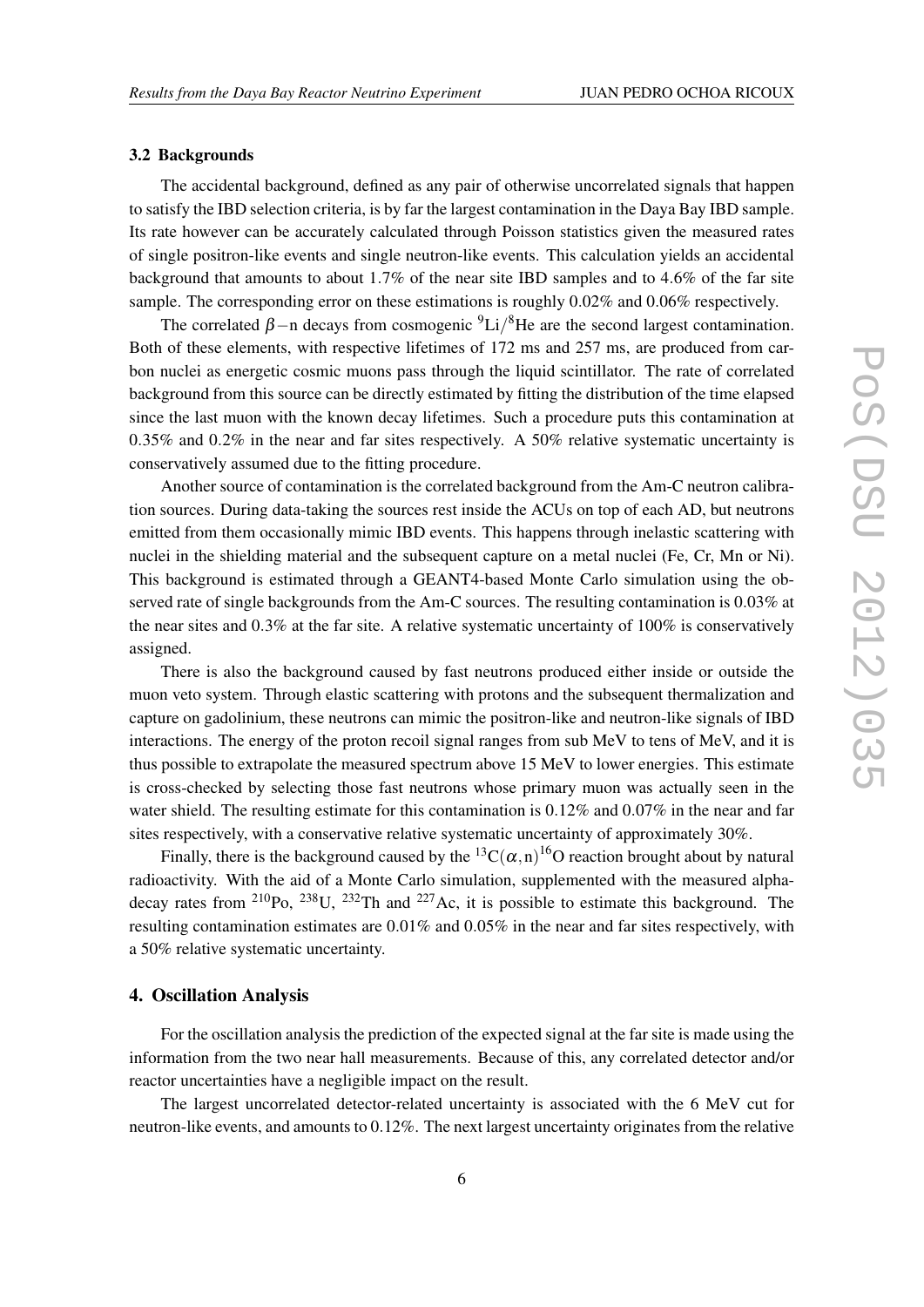| AD1 |                                                                                                                    | AD3 | AD4 | AD5 |  |
|-----|--------------------------------------------------------------------------------------------------------------------|-----|-----|-----|--|
|     | $662.47 \pm 3.00$   $670.87 \pm 3.01$   $613.53 \pm 2.69$   $77.57 \pm 0.85$   $76.62 \pm 0.85$   $74.97 \pm 0.84$ |     |     |     |  |

Table 1: Measured anti-neutrino interaction rates in all six detectors after corrections for livetime, veto efficiencies and background.

differences in neutron-Gd capture ratios, and is conservatively estimated at 0.1%. Other detectorrelated uncertainties, such as the error in the determination of the number of target protons, are quite small in comparison. A detailed summary can be found in [\[12\]](#page-7-0). The combination of all uncorrelated detector-related uncertainties amounts to 0.2%.

Similarly, the uncorrelated reactor-related uncertainties include a 0.5% error assigned to the thermal power data and a 0.6% error to the fission fraction information that is received from the power plant. A 0.3% systematic uncertainty is also assigned to the anti-neutrinos produced from spent fuel. This yields a total uncorrelated reactor uncertainty of 0.8%, which is ultimately reduced in the analysis due to the near/far comparison. The choice of flux model has a negligible impact on the results.

The observed anti-neutrino rates per day, after all corrections due to livetime, veto efficiencies, and backgrounds have been applied, are given in table 1. The small differences observed for sideby-side detectors are consistent with the fact that they are in slightly different locations. The ratio of the observed to the expected number of events in the far site, where the latter is calculated from the observed rate at the near sites in the assumption of no oscillations, yields a result of  $R = 0.944 \pm 0.007$  (stat.)  $\pm 0.003$  (syst.).

A chi-square method with penalty terms is used to extract  $\sin^2(2\theta_{13})$  based on the standard 3flavor oscillation probability. Care was taken to ensure the that the uncorrelated uncertainties from the backgrounds, detectors, reactor fluxes and oscillation parameters were properly accounted for. The left panel of Fig. [3](#page-7-0) shows the number of IBD candidates in each detector after all corrections, relative to those expected assuming no oscillations. The absolute normalization was determined from the fit to the data.

The best-fit value obtained in this analysis is

$$
\sin^2(2\theta_{13}) = 0.089 \pm 0.010 \text{(stat.)} \pm 0.005 \text{(syst.)},\tag{4.1}
$$

which excludes the no-oscillation hypothesis at 7.7 standard deviations. The right panel of Fig. [3](#page-7-0) shows the observed positron spectrum in the far site compared to the near site measurements. The spectral distortion observed is consistent with the oscillation hypothesis at the best-fit  $\theta_{13}$ .

# 5. Conclusion and Outlook

With a precision of 12.6% in  $\sin^2(2\theta_{13})$ , the result reported here constitutes the world's most precise measurement of this quantity to date. It is consistent with and supersedes the previous result [[10\]](#page-7-0). Currently, the total uncertainty on  $\theta_{13}$  is still largely dominated by the statistical uncertainty. With the full eight-AD configuration however, which began physics data-taking in October of this year, we expect to achieve a  $\sim$ 5% measurement of sin<sup>2</sup>(2 $\theta_{13}$ ) in a period of about three years. Moreover, the Daya Bay experiment is also sensitive to the effective squared-mass difference  $\Delta m_{ee}^2$ , which is a combination of  $\Delta m_{31}^2$  and  $\Delta m_{32}^2$ . Finally, the high statistics IBD samples